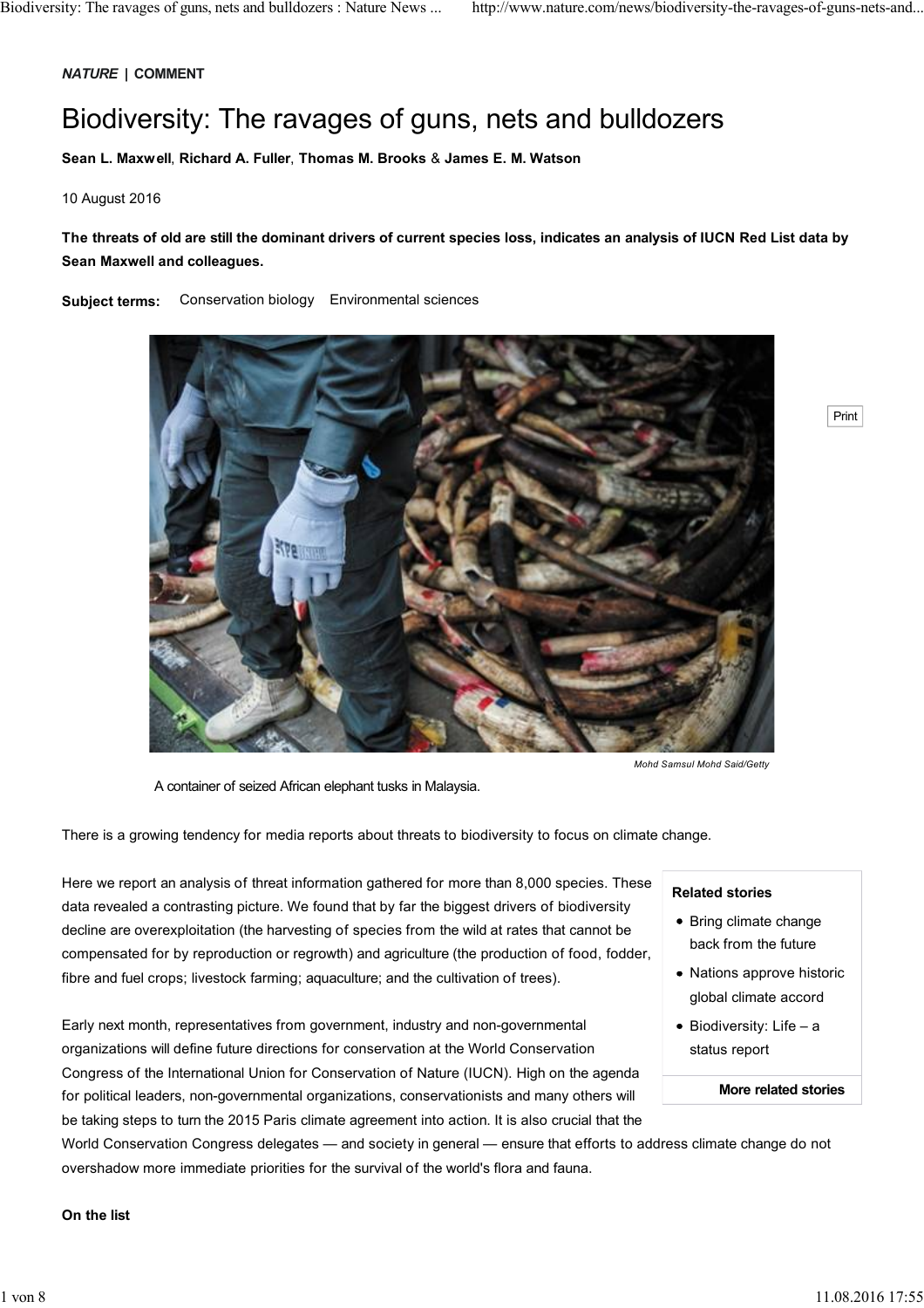Since 2001, the categories and criteria of the IUCN Red List of Threatened Species — a standard for the evaluation of extinction risk — have guided assessments, now for 82,845 species. Assessors assign species to categories, including 'nearthreatened', 'vulnerable', 'endangered' or 'critically endangered' depending on their population size; past, current and projected population trends; geographic range and other symptoms of extinction risk. Species in the latter three groups are collectively referred to as 'threatened'.

To assess the relative prevalence of current hazards to biodiversity, we quantified threat information for 8,688 near-threatened or threatened species belonging to species groups in which all known species have been assessed (for complete list of taxa included, see Supplementary Information).

The basic message emerging from these data is that whatever the threat category or species group, overexploitation and agriculture have the greatest current impact on biodiversity (see 'Big killers').

Of the species listed as threatened or near-threatened, 72% (6,241) are being overexploited for commerce, recreation or subsistence.

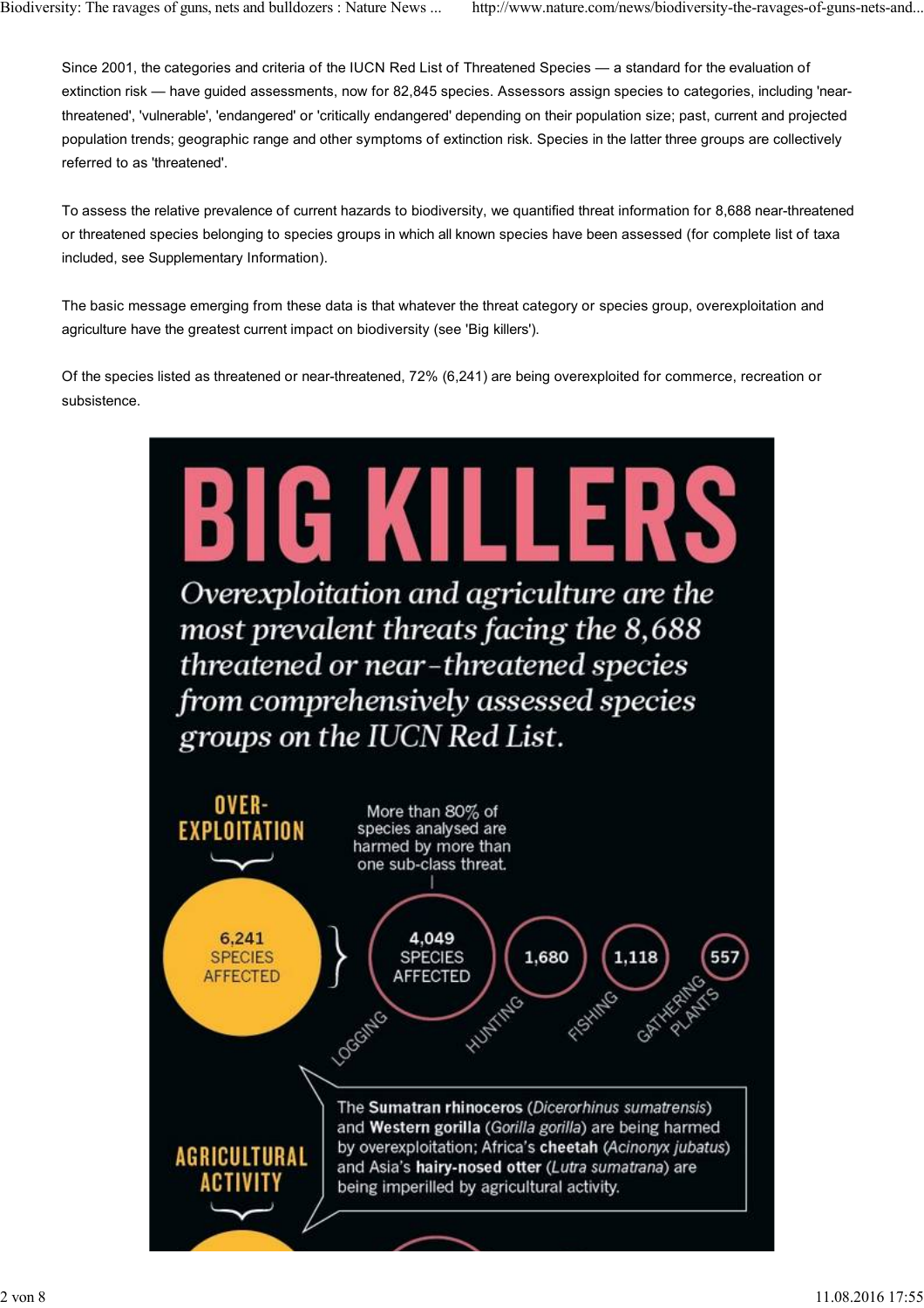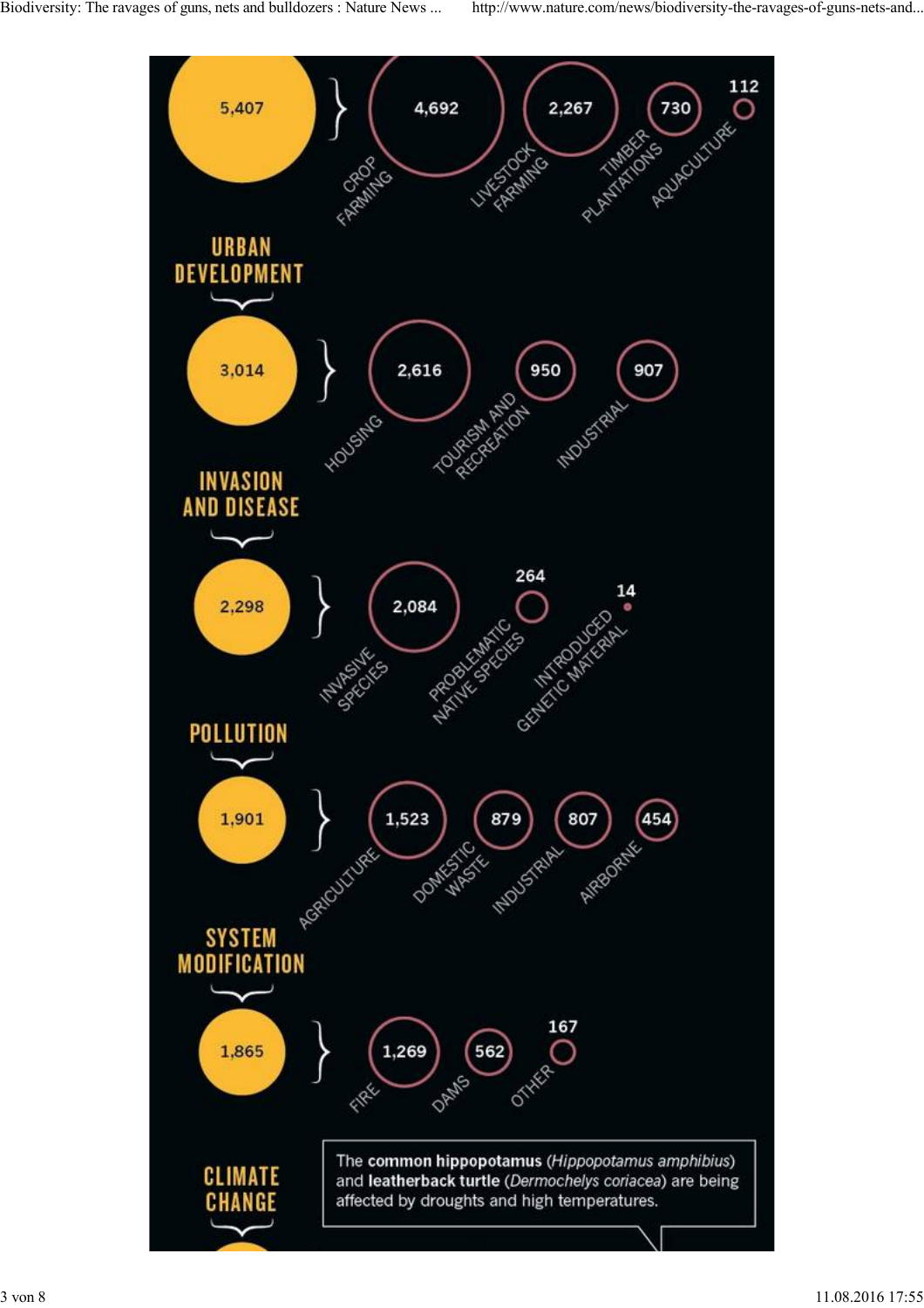

The Sumatran rhinoceros (*Dicerorhinus sumatrensis*), Western gorilla (*Gorilla gorilla*) and Chinese pangolin (*Manis pentadactyla*, a scaly mammal), for instance, are all illegally hunted as a result of high market demand for their body parts and meat. These are just three of the more than 2,700 species affected by hunting or fishing, or by people collecting live specimens for the pet trade. At the same time, unsustainable logging is contributing to the decline of more than 4,000 forest-dependent species, such as the Bornean wren-babbler (*Ptilocichla leucogrammica*), India's Nicobar shrew (*Crocidura nicobarica*), and the Myanmar snub-nosed monkey (*Rhinopithecus strykeri*).

The expansion and intensification of agricultural activity is imperilling 5,407 species — 62% of those listed as threatened or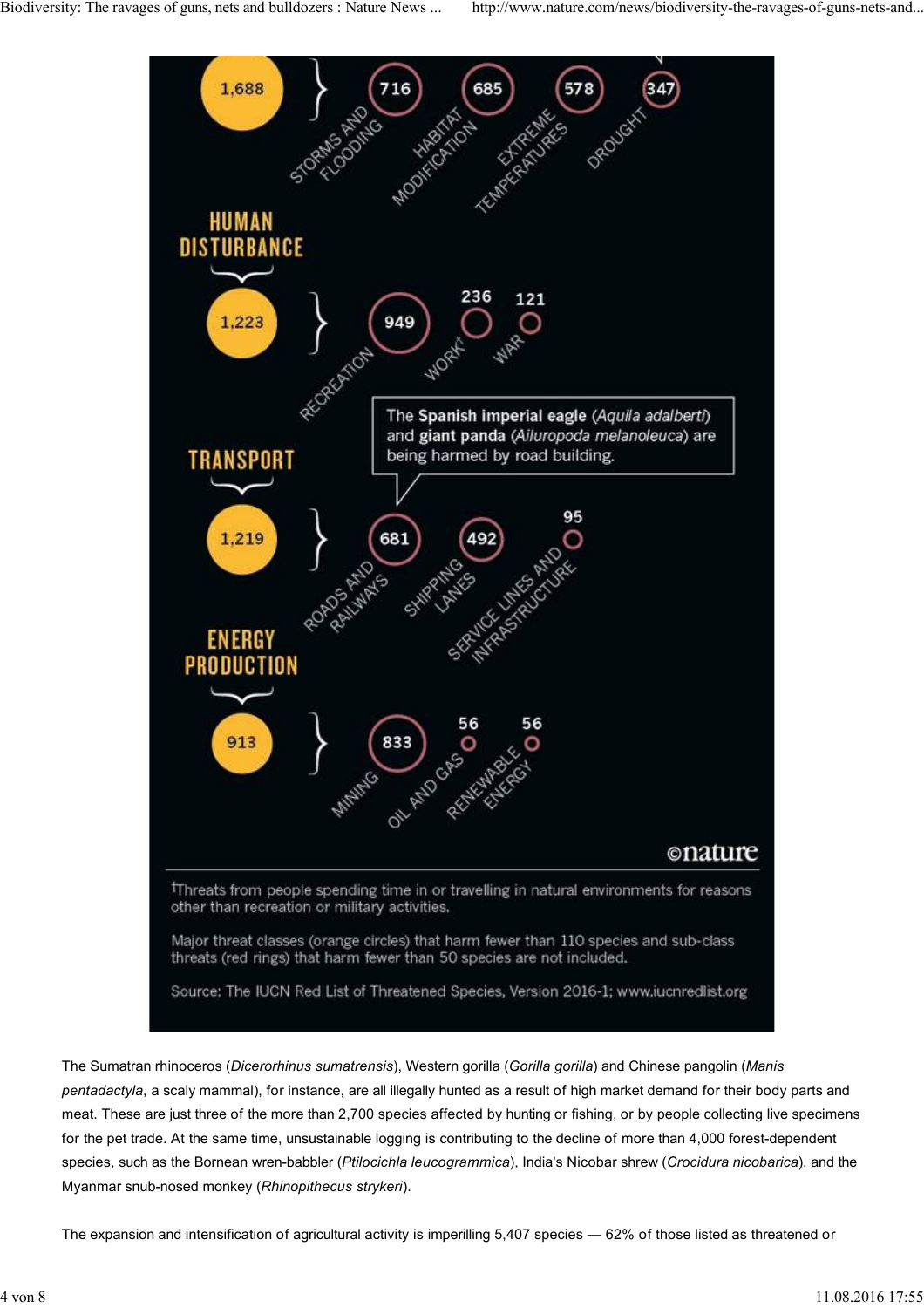near-threatened. Africa's cheetah (*Acinonyx jubatus*), Asia's hairy-nosed otter (*Lutra sumatrana*) and South America's huemul deer (*Hippocamelus bisulcus*) are among more than 2,300 species affected by livestock farming and aquaculture. And the Fresno kangaroo rat (*Dipodomys nitratoides*) and the African wild dog (*Lycaon pictus*) are two of more than 4,600 species currently under threat from land modification associated with the production of food, fodder or fuel crops.

Meanwhile, anthropogenic climate change — including increases in storms, flooding, extreme temperatures or drought that exceed background variability, as well as sea-level rise — is currently affecting 19% of species listed as threatened or near-threatened. Hooded seals (*Cystophora cristata*) are among the 1,688 species affected. These have dropped in abundance by 90% in the northeastern Atlantic Arctic over the past few decades as a result of extensive declines in regional sea ice, and so in the availability of sites for resting and raising pups.

#### **Data limitations**

There are three obvious difficulties in interpreting the Red List data.

First, the patterns we report here do not necessarily extend to taxonomic groups that haven't been monitored. The comprehensively assessed groups included here are not a random sample from the tree of life<sup>1</sup>, but those that are generally better-studied. All known bird species have been assessed, for instance. But information on extinction risk has been gathered for only some 0.1% of the more than 50,000 species of fungi thought to exist.

A second potential limitation of our analysis is that it treats threats as discrete when, in fact, hazards rarely affect organisms in isolation. Agriculture is a major driver of greenhouse-gas emissions, for example. And new roads to enable agricultural expansion can increase bush-meat harvesting, the incidence of forest fires and habitat fragmentation<sup>2</sup>. In fact, more than 80% of the species included in our analysis are affected by more than one major threat.

**"Climate change will become an increasingly dominant problem in the biodiversity crisis."**

Finally, the balance of threats driving extinction risk for many of the world's species will change, even over the next few decades<sup>3</sup>. For Red List assessments, the impacts of future threats (including climate change) in reducing a species' population size are projected across three generations or over a ten-year period — whichever is longer. Hence, unless the species being assessed is long-lived (with an expected lifespan of 30–50 years, say), projections cover a period during which the effects of climate change,

in particular, will be relatively modest.

Yet we do not think that any of these caveats alter the overall message. Because agricultural activity and overexploitation tend to occur in fertile places with naturally high levels of biodiversity<sup>4</sup>, the patterns emerging from our analysis probably extend to many of the other species that have not yet been assessed. Also, until a better understanding is obtained of how threats act additively, synergistically or antagonistically, a pragmatic course of action is to limit those impacts that are currently harming the most species<sup>5</sup>. Finally, studies have shown Red List categorizations reflecting projected extinction risk from climate change to be more robust than was previously thought $6$ .

# **What next?**

Of all the plant, amphibian, reptile, bird and mammal species that have gone extinct since AD 1500, 75% were harmed by overexploitation or agricultural activity or both (often in combination with the introduction of invasive alien species<sup>7</sup>). Climate change will become an increasingly dominant problem in the biodiversity crisis<sup>3</sup>. But human development and population growth mean that the impacts of overexploitation and agricultural expansion will also increase.

The aim of the World Conservation Congress is to translate sustainable development and carbon neutrality agreements into action. We urge delegates to focus on proposing and funding actions that prioritize the biggest current threats to biodiversity.

Thankfully, there are effective tools and approaches to alleviate harm caused by overexploitation and agricultural activities<sup>8</sup>. These include the development and governance of sustainable harvest regimes; the enforcement of hunting regulations and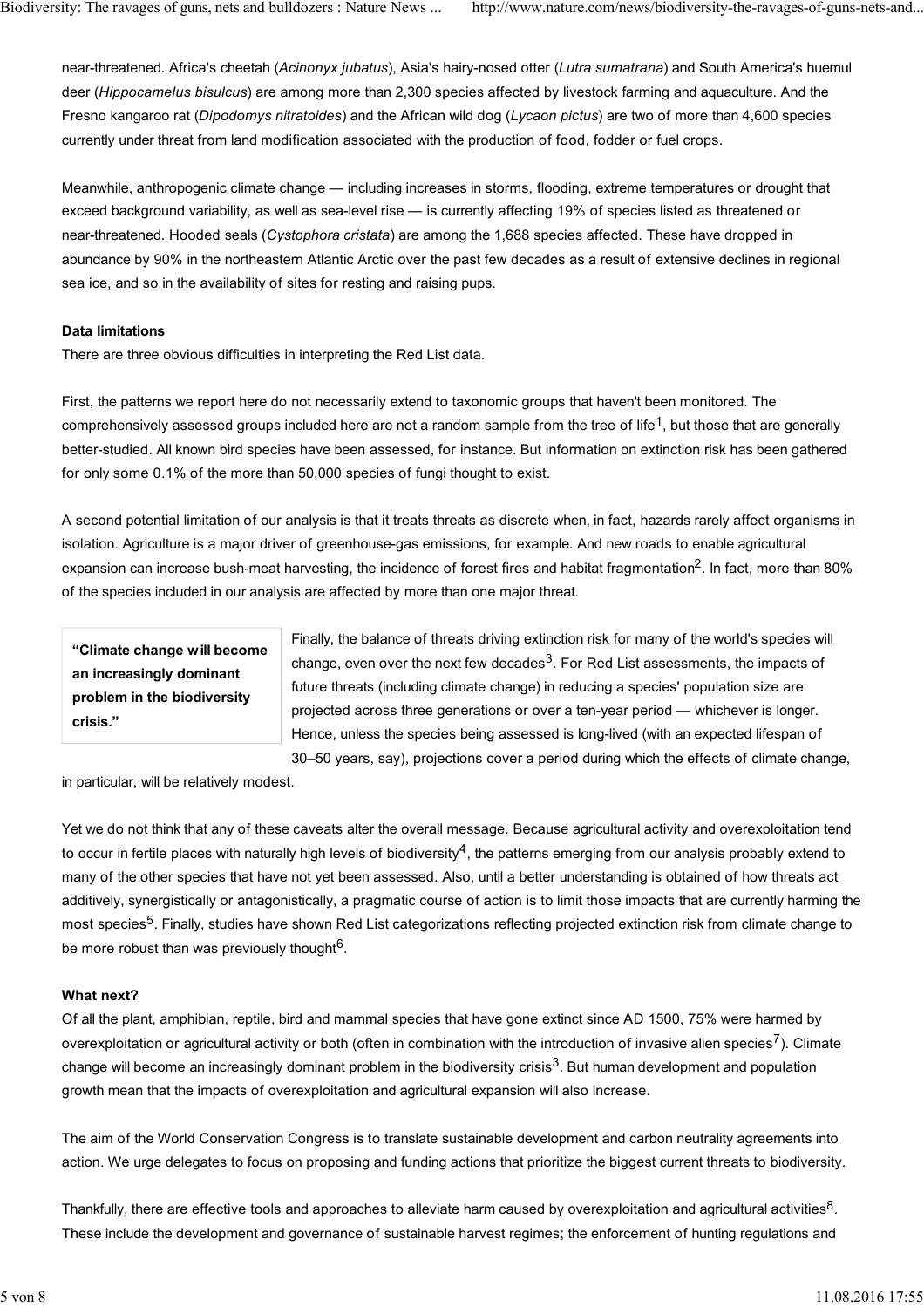no-take marine protected areas; the maintenance of international policy mechanisms; such as the Convention on International Trade in Endangered Species; and public education (for instance, on where ivory comes from) to reduce demand. Also powerful are the establishment of protected areas to safeguard key biodiversity areas<sup>9</sup>; the management of agricultural systems in ways that allow threatened species to persist within them; the regulation of pesticide and fertilizer use; the certification of agricultural sustainability; and the reduction of food waste, for example, using urban food-transfer programmes.

Crucially, ensuring that overexploitation and agricultural activities today do not compromise ecosystems tomorrow will help to ameliorate the challenges presented by impending climate change. Healthy ecosystems are better repositories for carbon. They are also more likely to provide the physical connectivity and genetic diversity needed to enable species to adapt to the large shifts in climate expected later this century<sup>10</sup>.

Conservationists, weary of tackling herculean, long-standing problems, could be forgiven for being drawn to newer ones. Nonetheless, we appeal to all concerned with the sustainability of life on Earth to take stock of the current balance of threats and refocus their efforts on the enemies of old.

*Nature* **536,** 143–145 (11 August 2016) doi:10.1038/536143a

Tweet Follow @NatureNews

# **References**

| 1. Brooks, T. M. et al. Sci. Data 3, 160007 (2016).<br>Show context                                        | Article PubMed          |
|------------------------------------------------------------------------------------------------------------|-------------------------|
| 2. Laurance, W. F., Goosem, M. & Laurance, S. G. W. Trends Ecol. Evol. 24, 659-669 (2009).<br>Show context | Article PubMed          |
| 3. Foden, W. B. et al. PLoS ONE 8, e65427 (2013).<br>Show context                                          | Article PubMed ChemPort |
| 4. Anderson, B. J. et al. J. Appl. Ecol. 46, 888-896 (2009).<br>Show context                               | Article                 |
| 5. Côté, I. M., Darling, E. S. & Brown C. J. Proc. R. Soc. B 283, 20152592 (2016).<br>Show context         | Article PubMed          |
| 6. Keith, D. A. et al. Conserv. Biol. 28, 810-819 (2014).<br>Show context                                  | Article PubMed          |
| 7. Bellard, C., Cassey, P. & Blackburn, T. M. Biol. Lett. 12, 20150623 (2016).<br>Show context             | Article PubMed          |
| 8. Hayward, M. W. Biodivers. Conserv. 20, 2563-2573 (2011).<br>Show context                                | Article                 |
| 9. Watson, J. E. M., Dudley, N., Segan, D. B. & Hockings, M. Nature 515, 67-73 (2014).<br>Show context     | Article PubMed ChemPort |
| 10. Martin, T. G. & Watson, J. E. M. Nature Clim. Change 6, 122-124 (2016).<br>Show context                | Article                 |

# **Related stories and links**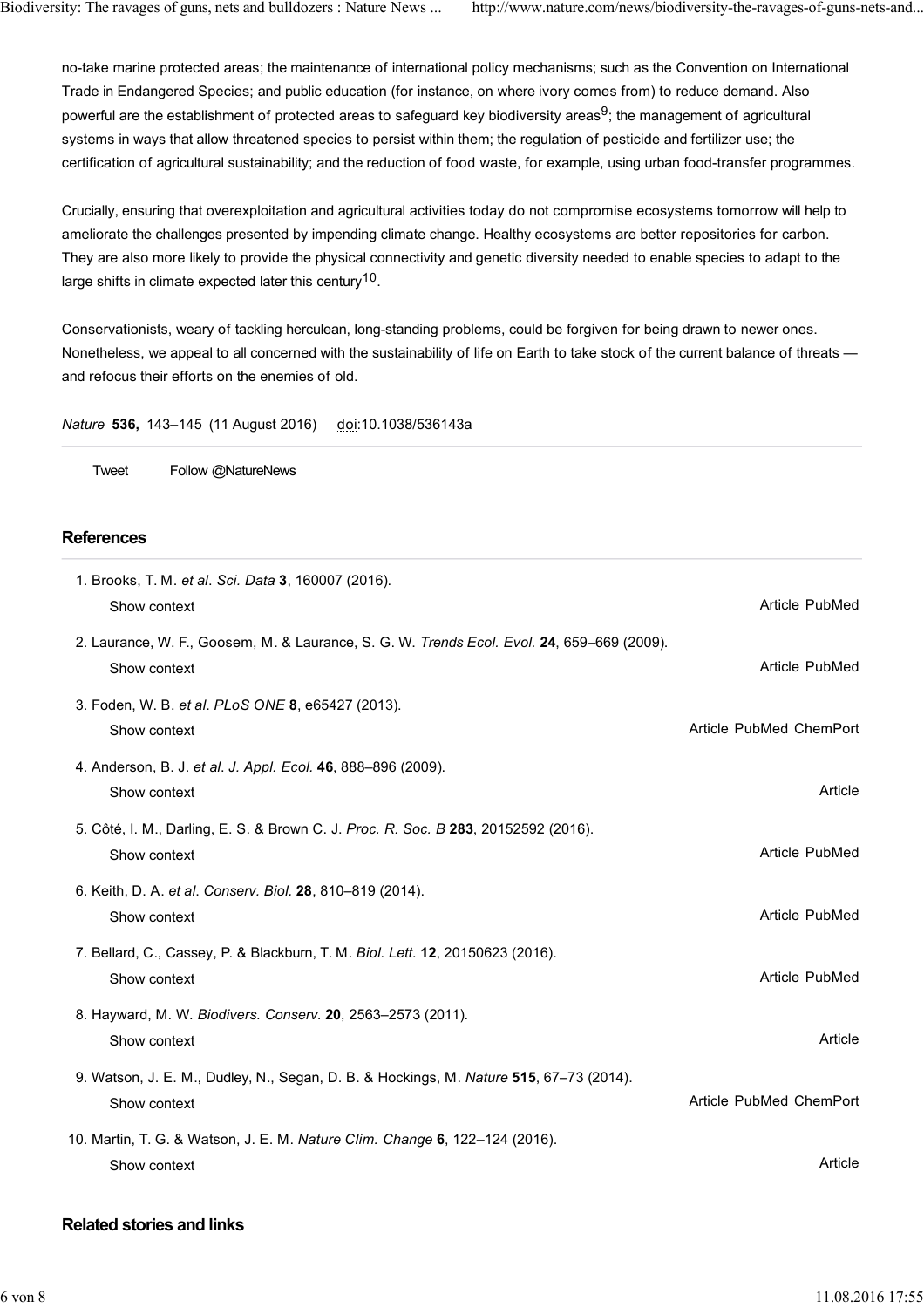#### **From nature.com**

- **Bring climate change back from the future** 21 June 2016
- **Nations approve historic global climate accord** 12 December 2015
- **Biodiversity: Life a status report** 10 December 2014
- **A global strategy for road building** 27 August 2014
- **Leadership, social capital and incentives promote successful fisheries** 05 January 2011
- **Agricultural sustainability and intensive production practices** 08 August 2002
- *Nature* **special: Paris climate talks 2015**

# **From elsewhere**

**IUCN Red List**

# **Author information**

# **Affiliations**

**Sean L. Maxwell is a PhD student in the School of Geography, Planning and Environmental Management, University of Queensland, Brisbane, Australia.**

**Richard A. Fuller is an associate professor in the School of Biological Sciences, University of Queensland, Brisbane, Australia.**

**Thomas M. Brooks is head of science and knowledge at the International Union for Conservation of Nature, Gland, Switzerland.**

**James E. M. Watson is associate professor in the School of Geography, Planning and Environmental Management, University of Queensland, Brisbane, Australia, and director of the Science and Research Initiative at the Global Conservation Program, Wildlife Conservation Society, New York, USA.**

# **Corresponding author**

Correspondence to: Sean L. Maxwell

# **Supplementary information**

# **PDF files**

1. Supplementary Information to: The ravages of guns, nets and bulldozers (812K)

For the best commenting experience, please login or register as a user and agree to our Community Guidelines. You will be re-directed back to this page where you will see comments updating in real-time and have the ability to recommend comments to other users.

**Comments Subscribe to comments** 

There are currently no comments.